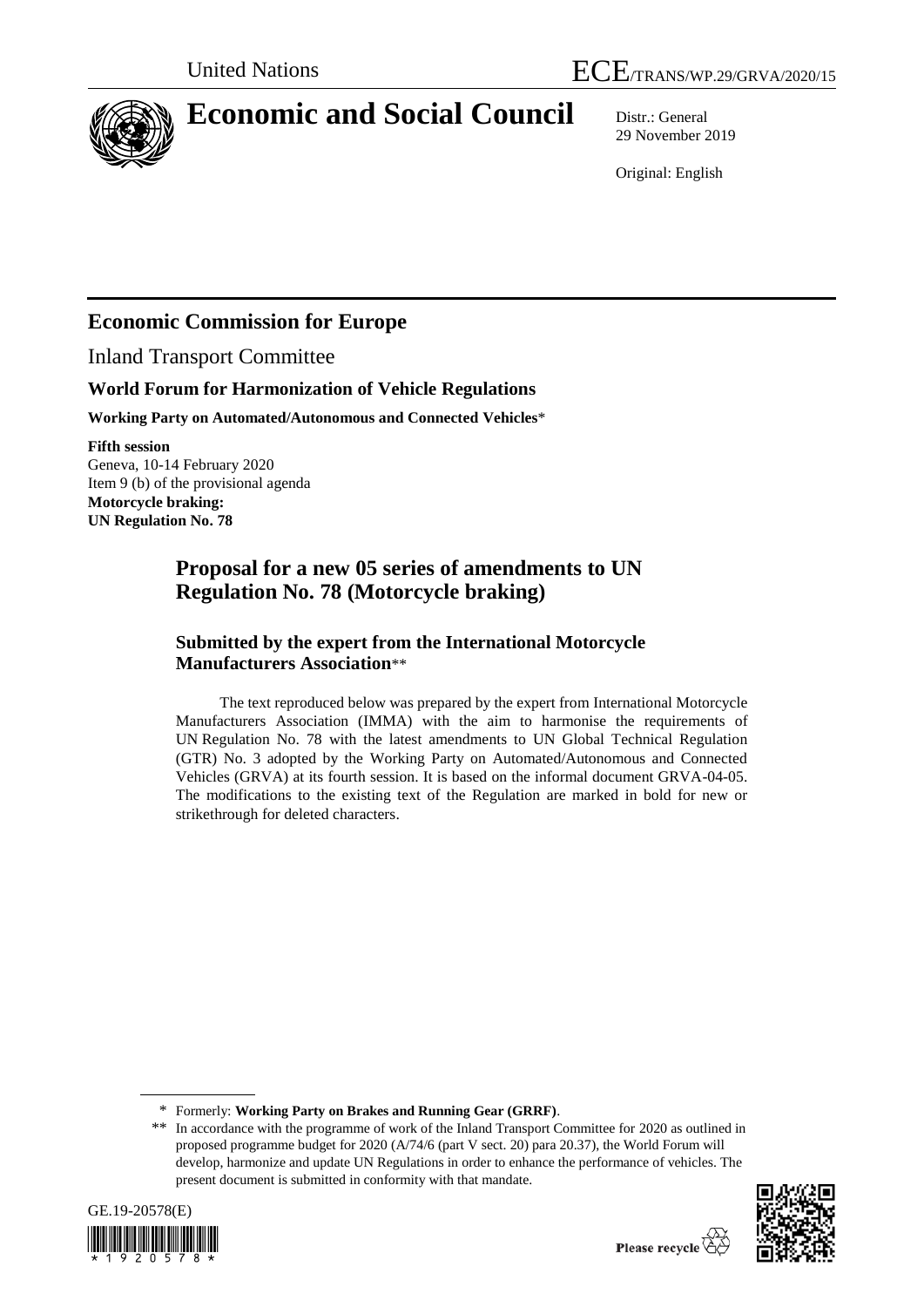#### **I. Proposal**

*Insert a new paragraph 2.31.*, to read:

"**2.31. "***Disable the antilock brake system***" means to put the system into a state where it will no longer fulfil the technical requirements in paragraph 9 of Annex 3 to this Regulation.**"

*Paragraph 5.1.15.,* amend to read:

"5.1.15. When **If** a vehicle is equipped with the means to indicate emergency braking, activation and de-activation of the emergency braking signal shall only be generated by the application of the **any** service braking system when the following conditions **in paragraphs 5.1.15.1. through 5.1.15.2.** are fulfilled: 3"

*Paragraph 5.1.15.2.,* amend to read:

- "5.1.15.2. The following conditions may also be used:
- (a) The signal may be generated from a prediction of the vehicle deceleration resulting from the braking demand respecting the activation and de-activation thresholds defined in paragraph 5.1.15.1. above; or
- $\overleftrightarrow{b}$  The signal may be activated at a speed above 50 km/h when the antilock system is fully cycling (as defined in paragraph 9.1. of Annex 3) and deceleration is at least 2.5m/s<sup>2</sup>. The deceleration may be generated from the prediction described  $\frac{1}{2}$  in point (a). The signal shall be deactivated when the antilock system is no longer fully cycling."

*Insert a new paragraph 5.1.15.3.*, to read:

- "**5.1.15.3. The signal may be generated from a prediction of the vehicle deceleration resulting from the braking demand respecting the activation and deactivation thresholds defined in paragraph 5.1.15.1. above.**"
- *Paragraph 5.1.16.,* amend to read:
- "5.1.16. A means to disable the antilock brake system is not permitted.

By derogation, vehicles which are suitable for off road driving and **a means to disable the antilock brake system is allowed, if vehicles are** fitted with a riding mode selector allowing an "off-road" or "all terrain" mode may be fitted with a single means (e.g. switch, lever, button, menu option) to disable the antilock brake system function, which is only permitted under **and** the following provisions **are met**:

- (a) The vehicle is stationary; and
- (b) The disablement of the antilock brake system function shall be the result of a deliberate action by the rider according to one of the following methods:
	- (i) Simultaneous actuation of the antilock brake system on/off disable-switch and the front, rear or combined brake system actuator **a service brake system control** (**i.e.** brake lever or pedal); or
	- (ii) The actuation of the antilock brake system on/off **disable-**switch for a minimum of two seconds; or
	- (iii) The progression through at least two successive steps or levels of actuation of a **control (e.g.** rotating knob, a touch panel switch or a menu option selector**)**;

<sup>&</sup>lt;sup>3</sup> At the time of type approval, compliance with this requirement shall be confirmed by the vehicle manufacturer.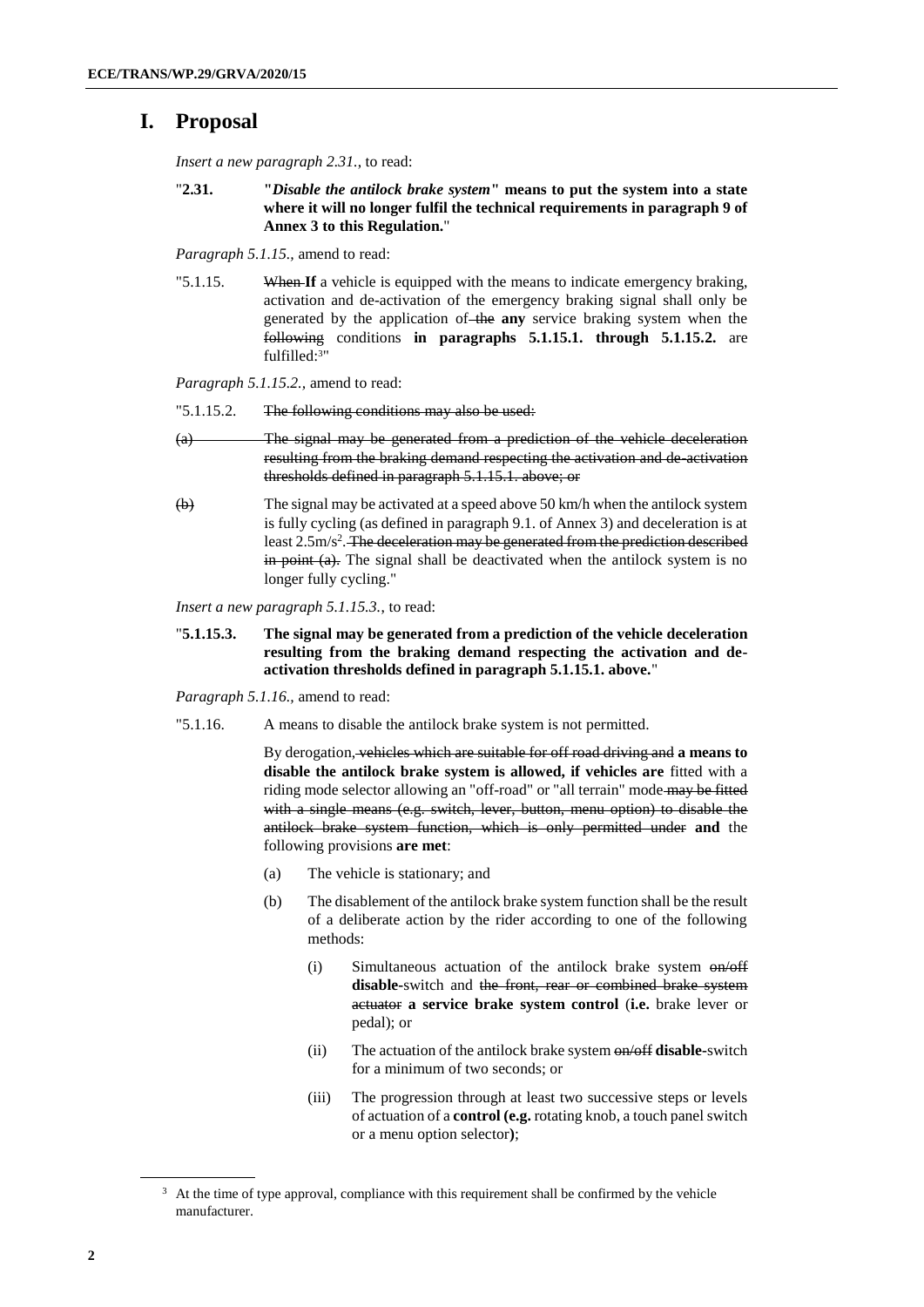- (c) Disabling of the antilock brake system function shall only be allowed when the riding mode selector is in the "off-road" or "all terrain" mode; and
- (d) The antilock brake system function shall be automatically enabled after each start-up of the vehicle, except for restarts after unintentional stalling of the engine **when exiting from the "off-road" or "allterrain" ride mode, or after each start-up of the vehicle**; and
- **(e)** The disablement of **When disabled,** the antilock brake system function shall be indicated by the activation of symbol B.18 as specified in ISO 2575:2010 (ISO 7000-2623) or any other equivalent unequivocal indication of the disabled antilock brake system state. Alternatively, the warning lamp referred to in paragraph 5.1.13. shall be continuously activated (i.e. lit or flashing); and **a yellow or amber tell-tale according to one of the following methods until the ABS is fully functional or operating again:**
	- **(i) The following symbol as specified in B.18 in ISO 2575:2010:**



**Or**

**(ii) The following symbol as specified in B.05 of ISO 2575:2010:**



**With the word "OFF" as follows, according to Y.01 in ISO 2575:2010, whereby the tell tales are adjacent to each other:**

# OFF

**Or;**

- **(iii) The text "ABS OFF", or "ABS not available", or,**
- **(iv) The warning lamp referred to in paragraph 5.1.13., continuously activated (i.e. lit or flashing).**
- (g**f**) Instantaneous re-enablement **Enabling** of a functional stage which complies with anti-lock brake system approval requirements of the antilock brake system under all operation modes shall be warranted and shall be demonstrated to the satisfaction of the Type Approval Authority **in paragraph 9 of Annex 3. shall be possible through the single actuation of a control** (e.g. simple press of a button **or switch**) **initiating ABS system start-up procedure; and**
- (f**g**) Prohibition of any software and/or hardware defeat device compromising or allowing to circumnavigate one or more of the requirements set out in points (a) to (e**f**)."

*Insert a new paragraph 5.1.18.*, to read:

"**5.1.18. A vehicle fitted with an ABS system active on both axles may be fitted with a rider selectable mode to deactivate the ABS function on the rear axle. When the ABS function is deactivated on the rear axle this shall be indicated by a yellow or amber tell-tale or check control messages\* according to one of the following methods until the ABS is fully functional or operating on both axles again**: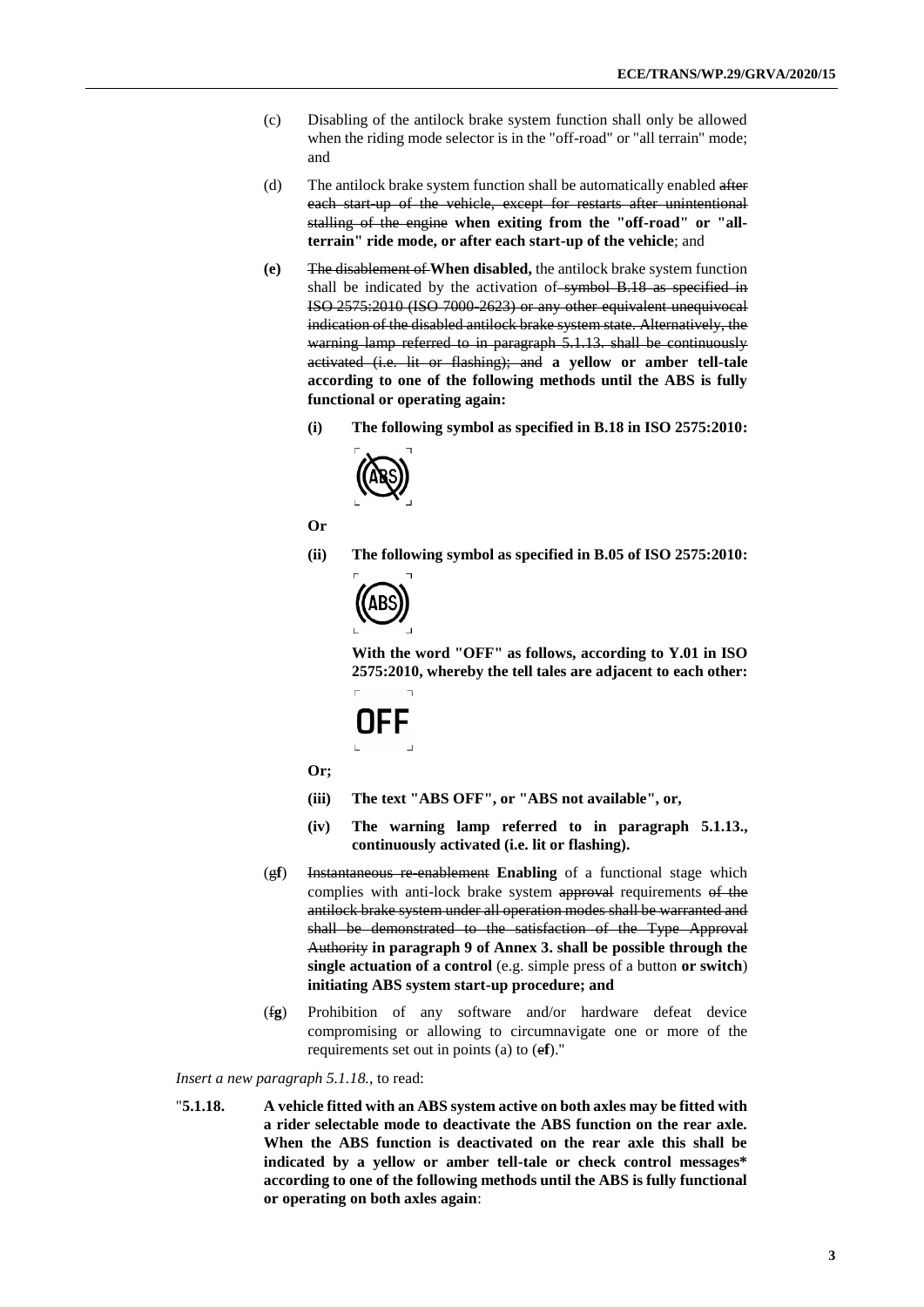**(i) The following symbol as specified in B.18 in ISO 2575:2010:**



**With the word "REAR" adjacent to it; or**

**(ii) The following symbol as specified in B.18 in ISO 2575:2010:**



**With a symbol of the vehicle adjacent to it with an arrow pointing to the rear axle; or**

**(iii) The following symbol as specified in B.05 of ISO 2575:2010:**



**With the word "REAR OFF" adjacent to it; or**

- **(iv) The text " REAR ABS OFF", or " REAR ABS not available"; or**
- **(v) The warning lamp referred to in paragraph 5.1.13., continuously flashing. If the disablement of the ABS system is also indicated by a flashing of this warning lamp as specified in 5.1.16. e-iv, the frequency of the flashing for indicating the deactivation of the ABS system on one axle shall be different from the frequency of flashing to indicate the disablement of the ABS system.**

*Insert new paragraphs 9.5. to 9.9.*, to read*:*

| "9.5. | As from the official date of entry into force of the 05 series of amendments,<br>no Contracting Party applying this UN Regulation shall refuse to grant or<br>refuse to accept UN type-approvals under this UN Regulation as amended<br>by the 05 series of amendments.                                                                                                 |
|-------|-------------------------------------------------------------------------------------------------------------------------------------------------------------------------------------------------------------------------------------------------------------------------------------------------------------------------------------------------------------------------|
| 9.6.  | As from 1 September [2023], Contracting Parties applying this UN<br>Regulation shall not be obliged to accept UN type-approvals to the<br>preceding series of amendments, first issued after 1 September [2023].                                                                                                                                                        |
| 9.7.  | Notwithstanding the transitional provisions above, Contracting Parties<br>who start to apply this UN Regulation after the date of entry into force of<br>the most recent series of amendments are not obliged to accept UN type-<br>approvals which were granted in accordance with any of the preceding<br>series of amendments to this UN Regulation.                 |
| 9.8.  | Notwithstanding paragraph 9.6., Contracting Parties applying this UN<br>Regulation shall continue to accept UN type-approvals to the preceding<br>series of amendments to this UN Regulation, first issued after 1 September<br>[2023] and extension thereof, for the vehicle types which are not affected<br>by the changes introduced by the 05 series of amendments. |
| 9.9.  | Contracting Parties applying this UN Regulation shall not refuse to grant<br>UN type-approvals according to any preceding series of amendments to<br>this UN Regulation or extensions thereof."                                                                                                                                                                         |

**<sup>\*</sup> Pop up messages in the instrument panel**"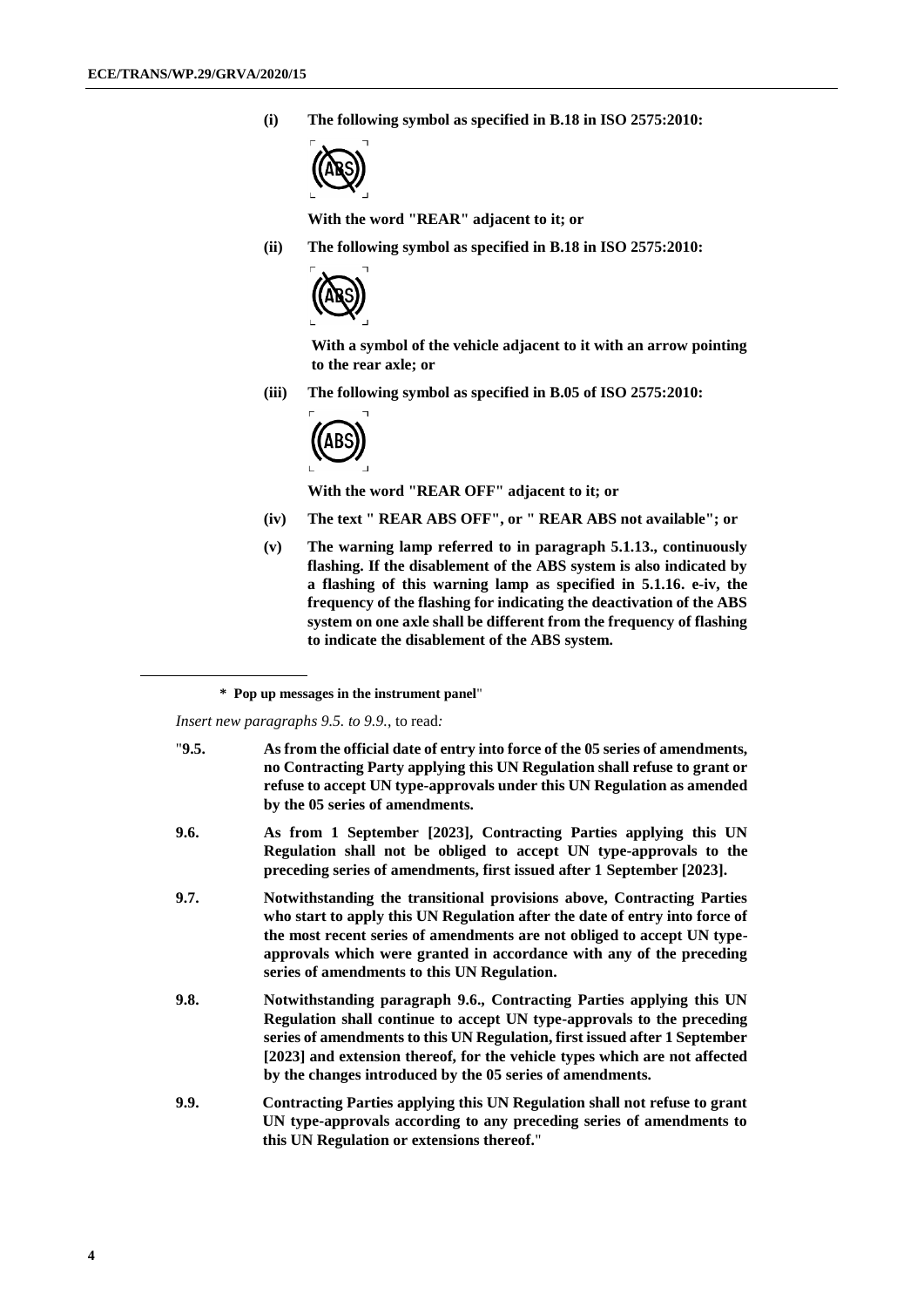*Annex 2,* amend to read:

#### **"Arrangements of approval marks**

Model A

(See paragraph 4.4. of this Regulation)



 $a = 8$  mm min.

The above approval mark affixed to a vehicle<sup>1</sup> shows that the vehicle type concerned has, with regard to braking, been approved in the United Kingdom (E 11) pursuant to UN Regulation No. 78 under approval number 04**5**2439. The first two digits of the approval number indicate that UN Regulation No. 78 already included the 04 **05** series of amendments when the approval was granted.

Model B

(See paragraph 4.5. of this Regulation)



 $a = 8$  mm min.

The above approval mark affixed to a vehicle shows that the vehicle type concerned has been approved in the United Kingdom (E 11) pursuant to UN Regulations Nos. 78 and 40. The first two digits of the approval numbers indicate that, at the dates when the respective approvals were granted, UN Regulation No. 78 included the 04 **05** series of amendments but UN Regulation No. 40 was still in its original form."

*Annex 3, paragraph 9.1.,* amend to read:

"9.1. General:

(a) The tests are only applicable to the ABS if fitted **and enabled**;

…

**(e) Vehicles with driver selectable ABS modes (e.g. a dual channel ABS system whereby the ABS on the rear axle can be disabled) shall comply with the technical requirements of this paragraph in all modes where ABS is enabled.**"

<sup>&</sup>lt;sup>1</sup> This latter number is given merely as an example.